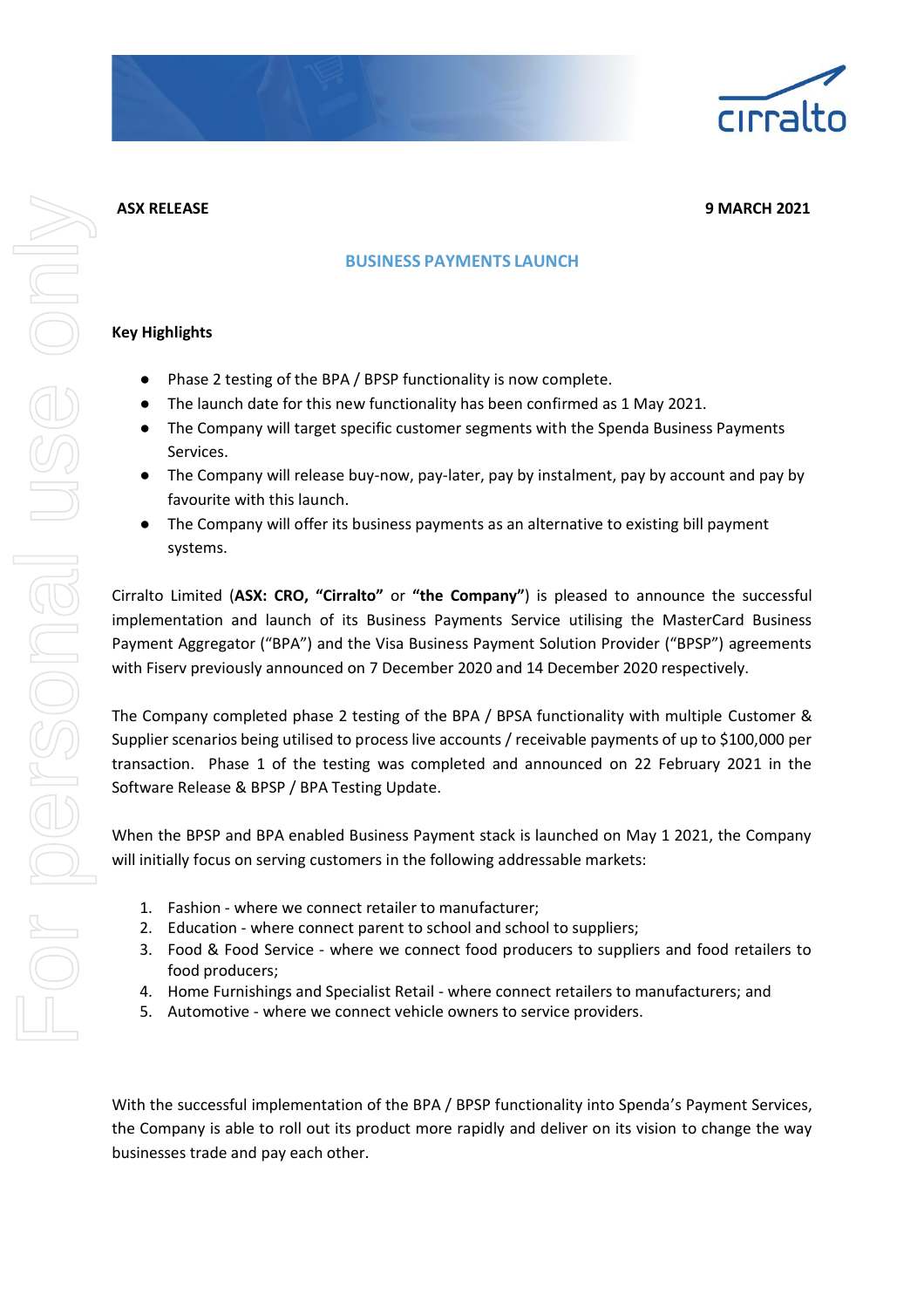|                                              | <b>Traditional Business Payments</b>                                                                                                          | <b>Spenda's Payment Services</b>                                                                                                                                                                                     |
|----------------------------------------------|-----------------------------------------------------------------------------------------------------------------------------------------------|----------------------------------------------------------------------------------------------------------------------------------------------------------------------------------------------------------------------|
| <b>Conducted via</b>                         | Multiple platforms depending on<br>payment method:<br>ABA file transfers<br><b>Credit Card Transactions</b><br><b>Internet Banking</b>        | One connected platform that accepts:<br><b>Credit Card transactions</b><br><b>Bank transfers</b>                                                                                                                     |
| <b>Identification of</b><br>buyer and seller | Verified manually through:<br>Invoice numbers<br><b>Customer identification</b><br>numbers<br><b>BSB and Account numbers</b>                  | Automatic identification of the buyer<br>and seller as linked accounts.                                                                                                                                              |
| <b>Payment type</b>                          | Invoiced based payments, focused on<br>the payment of each invoice<br>individually.                                                           | Statement based payments focused<br>on the total amount a business owes<br>their trading partner with options to<br>pay one, all or a selected number of<br>invoices in one transaction.                             |
| Integration                                  | Deposits to the merchant's account is<br>made as a lump sum, invoice allocation<br>is automated for the merchant but not<br>for the customer. | Supports ledger to ledger integration<br>linking the payment event to the<br>reconciliation event for both parties.<br>Including itemised invoice references<br>matched to discrete payments into<br>the financials. |
| <b>Settlement Time</b>                       | Transaction date plus two days.                                                                                                               | Offers customers immediate<br>settlement, for a fee.                                                                                                                                                                 |
| <b>Security</b>                              | Accounts and cards are not validated in<br>the payment process and therefore<br>subject to fraud.                                             | Both buyers and sellers are verified<br>prior to payments being processed.                                                                                                                                           |
|                                              |                                                                                                                                               | Customers must demonstrate they<br>own their card and the linked bank<br>account prior to processing.                                                                                                                |
| <b>Pricing</b><br><b>Advantages</b>          | Direct debit and bill payment services<br>charge up to 2.8% per transaction.                                                                  | Spenda delivers a flat rate on card<br>payments and a capped fee on<br>integrated account payments.                                                                                                                  |
|                                              |                                                                                                                                               | Reconciliation and integration<br>automation lowers the total cost of<br>business payments and delivers a<br>compelling ROI for both the merchant<br>and their customer.                                             |

Through the BPA / BPSP agreements, the Company is also able to incorporate a strategic merchant rate that will increase Cirralto's margins on digital payments by up to 40 per cent.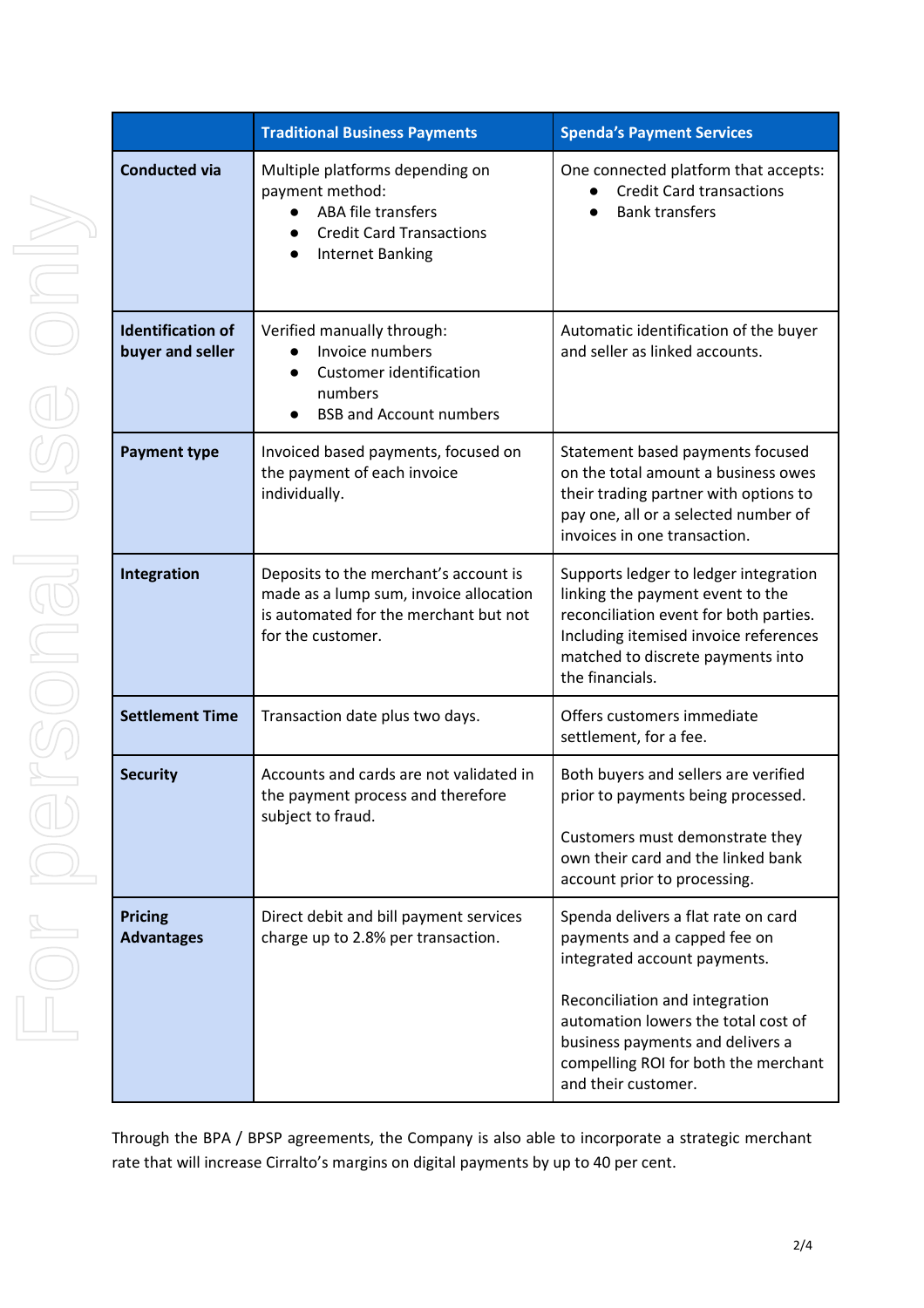The increased functionality offered by the BPSP / BPA agreements will roll out along two of the Company's existing business payment channels, the Manufacturer to Wholesaler and Wholesaler to Retailer relationships. We expect to implement expanded payment services into the retail base that leverages our POS and eCommerce capabilities enabling us to capture retail wallet share from consumers.

Additionally, the Company will benefit from:

- An increase in Average Revenue Per User (ARPU) due to the increased margin on digital payments.
- The ability to acquire customers more efficiently due to the changes in how we authenticate the user relationship under the BPA and BPSP agreements.
- An expected increase in the number of customers processing payments through the card networks due to increased functionality and line of business features.

Customers will benefit from:

- The ability to make and process batch payments in one transaction.
- True collaboration on accounts receivables and accounts payable between two businesses.
- Improved settlement times.
- Improved bill presentment.

The next phase of the BPA / BPSP roll out will focus on bringing business to business (B2B) payments in line with the services currently offered in the business to consumer (B2C) trading relationship. Including the launch of pay later, pay by instalment and pay via third party finance.

## **About Spenda**

The Spenda solution is a family of products designed to support businesses in all their day-to-day activities. Unlike other software platforms that offer part of the solution, the Spenda suite improves efficiency and productivity in every area of business and has payments and finance baked into its core functionalities.

The Spenda suite is built on a framework of strong integrations at its core. The backend powerhouse that drives Spenda is an open-auth integration platform that enables customers to sync data across their cloud app ecosystem into their accounting and ERP software. This engine can push and pull business data such as debtors, creditors, inventory and transactions (purchase orders, invoices, credit notes etc) in real-time or based on user-driven events. With Spenda businesses can connect to their customers and their catalogues to quickly and easily share data.

The Spenda product suite includes software to support; Point of sale, Inventory management, Procurement, Service management, Debt collection, Payment services, eCommerce and Catalogue sharing.